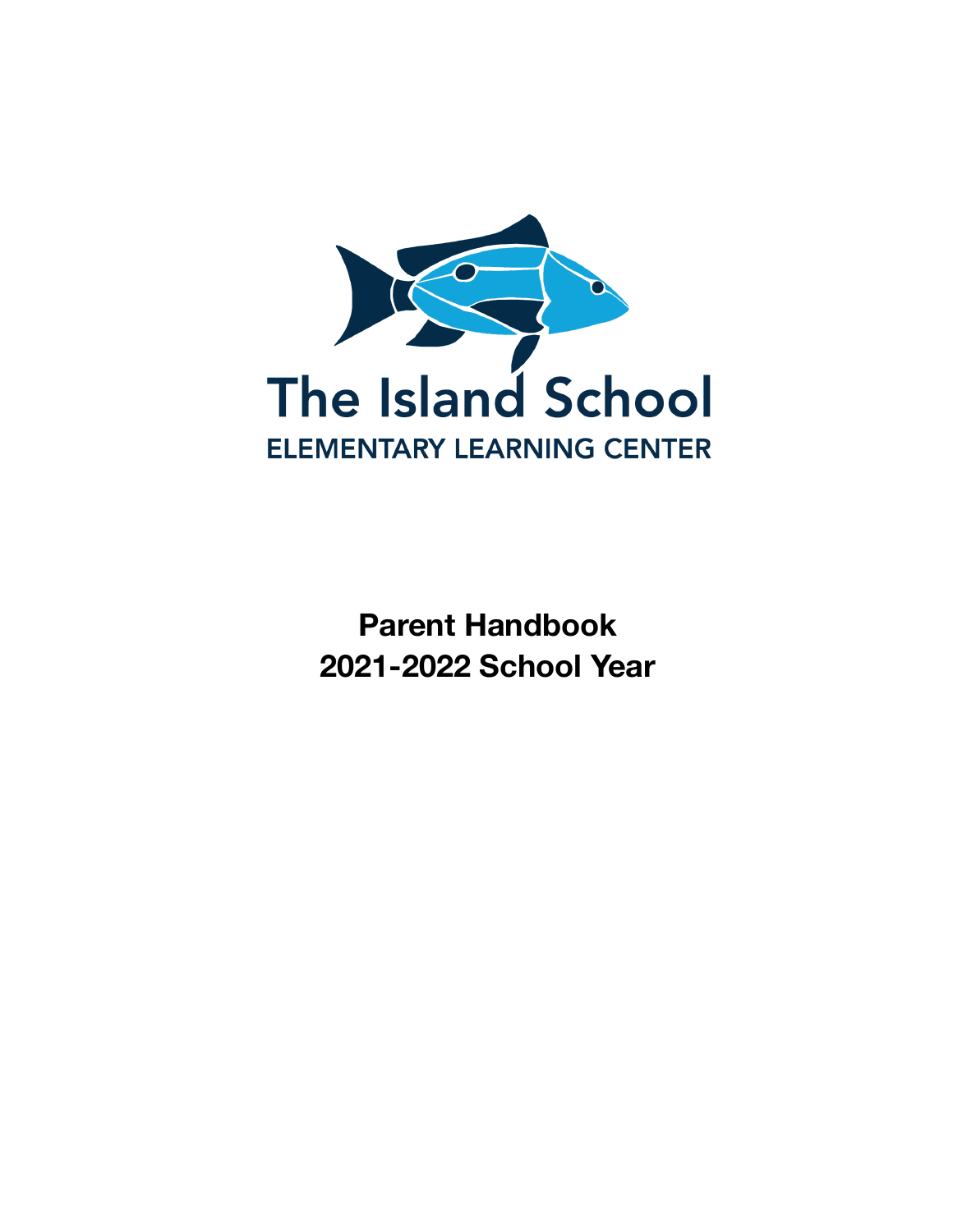Dear Elementary Learning Center community,

Welcome to the 2021-2022 school year! We are filled with great expectations for a year of new learning, hands on experiences, and tremendous growth. We are committed to making the ELC experience enriching, challenging, engaging, and inspiring for each of our students! As we embark upon another year, the challenges and nuances that COVID-19 have presented have us continuing to be nimble and ready to engage our students in person, in a hybrid model and virtually throughout the year as necessary. Learning together in person is our aim and as government restrictions and local conditions allow, we will plan to be together on campus whenever it makes sense to do so.

The Elementary Learning Center is a school like no other. At the ELC, we provide students with experiential learning opportunities that focus on the development of the whole child: intellectually, physically, socially, and emotionally. The ELC models The Island School's educational philosophy for our youngest learners. Students are asked to do real work and to take personal responsibility. Instruction and activities are carefully planned to fully meet the needs of each student at their individual levels. Our teachers, Bonnie Drost, Dan Evans, Angelica (Jelly) McKinney and Brenda Olariaga will facilitate a fun and engaging curriculum that utilizes our exceptional outdoor classroom and the benefits of a multi-age learning environment.

We believe strongly that the Elementary Learning Center is a community of teachers, parents, and students working together to promote each child's cognitive, social, physical, and emotional development. We are excited to work with you to create the best year possible for our youngest learners. No matter the learning medium, we have high expectations for all members of the ELC community and encourage students to challenge themselves and grow. We expect and encourage students to demonstrate respect for one another, adults, the classroom space (virtual or physical), and the community, and to always put forth their best effort in everything they do. Our teachers are here to guide, support and encourage that growth.

This handbook will provide families with information that should help answer many questions. It is intended to increase your knowledge and understanding of the activities, routines, systems, expectations and curriculum of the ELC. If reading through this handbook brings to mind questions, ideas, or suggestions, please share them! We want to maintain an open dialogue between school and home, and to work together as partners for the benefit of our students and their community.

With Warmest Regards,

Ben Dougherty CEO/Head of School Cape Eleuthera Island School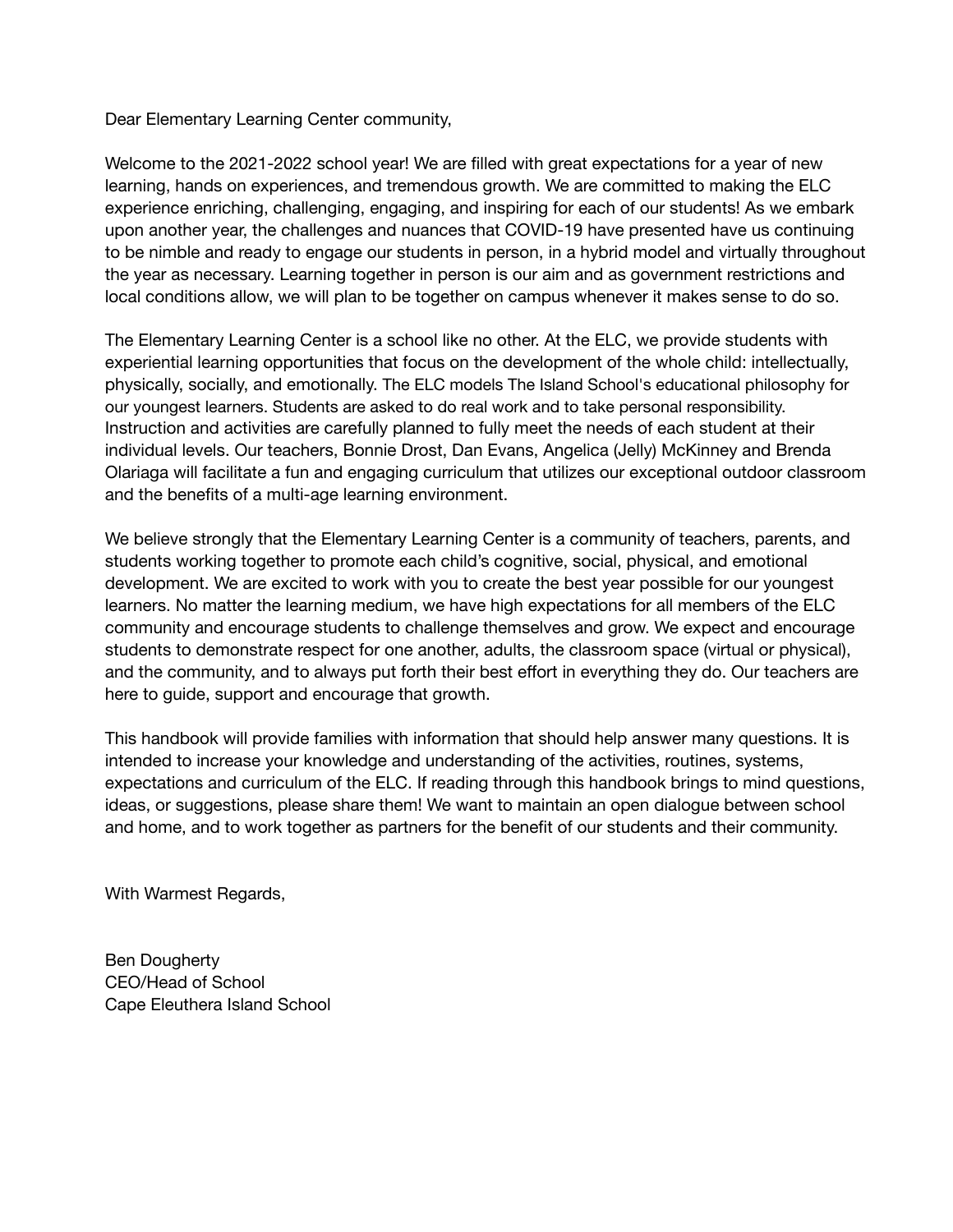## **Welcome! We are so happy that you and your child are joining our family at The Island School's Elementary Learning Center. This handbook can be used as a resource to understand the philosophy of our program and the policies that will guide our teaching.**

**Our Purpose:** The Island School's Elementary Learning Center's goal is to nurture the social-emotional and academic development of students through a rich, stimulating, hands-on learning environment that encourages students to use their creativity, curiosity, and intellect to explore, grow, and think critically about the world around them.

**Philosophy and Rationale**: By incorporating the works of Montessori, Reggio Emilia, Waldorf, and others who have dedicated their life to understanding young learners, we create a positive and meaningful learning environment for the children in which each student is appropriately challenged at his/her developmental level. We aim to develop respect by learning to care for ourselves, each other, and the world around us. With a strong emphasis on the natural environment, we extend our classroom to the outdoors, where we spend many hours exploring and learning. Students in our program benefit from experiential education in a place based environment.

**Organization**: The Elementary Learning Center is a program within the Cape Eleuthera Island School and collaborates with partners across the organization including the Cape Eleuthera Institute, the Semester and Summer Term, and the Deep Creek Middle School. The Island School programs share a vision for *leadership effecting change*, and the Elementary Learning Center models our educational philosophy and experiential teaching and learning models with our youngest learners.

**Curriculum**: At the Elementary Learning Center, teachers use an inquiry-based approach to actively engage students in purposeful, meaningful, and authentic learning. Both the process and outcomes of learning are valued for their contributions to developing deep understanding and critical thinking. Students are actively involved in the learning process as individuals and by working collaboratively. Teachers use students' interests and curiosities to guide the creation of the units of inquiry and to facilitate the inquiry process of questioning, exploration, research, creation, presentation about their learning, and reflection.

As students grow in their learning capacity, they strive to achieve progressively more challenging learning goals with the appropriate support and guidance of teachers. The scope and sequence of academic learning objectives and outcomes are integrated with social-emotional skills and a continued emphasis on place-based education.

Learning experiences happen within the classroom and beyond, with students interacting with educators, scientists, students and community members throughout The Island School edusystem. Many of the learning experiences also allow students opportunities to collaborate with classmates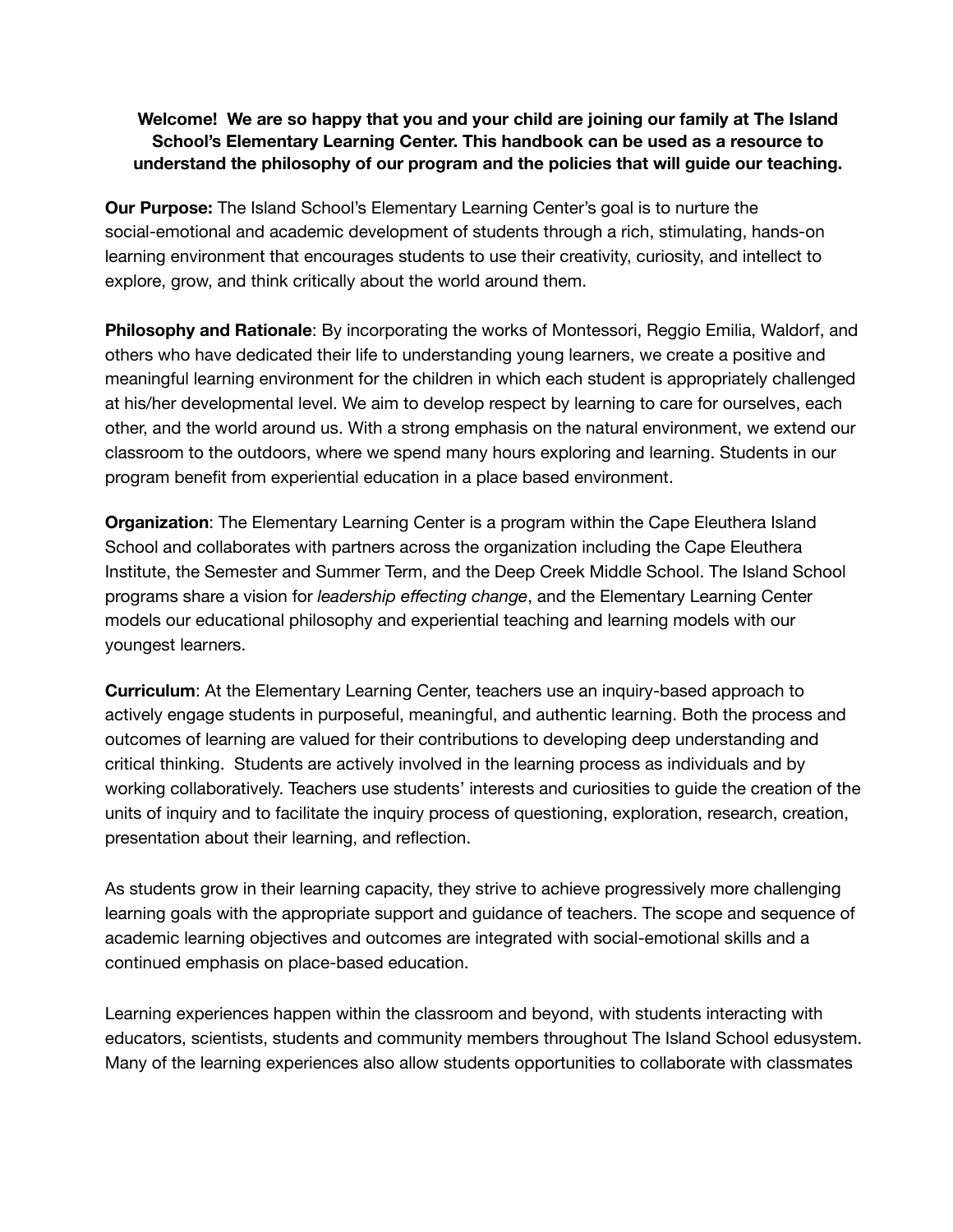of varying ages to explore the natural environment of Eleuthera. Other learning will occur with students grouped by age or developmental ability to better meet the unique needs of each individual.

Daily activities include structured and unstructured times for the exploration of art, music, imaginative play, nature, literacy, math, science, and social studies, and provide for the development of life skills, gross and fine motor skills, and address the emotional, social, physical, and intellectual development of the whole child. Students are encouraged to take care of themselves, others, and the world around them by eating healthy meals, creating friendships, helping around campus, and learning sustainable practices.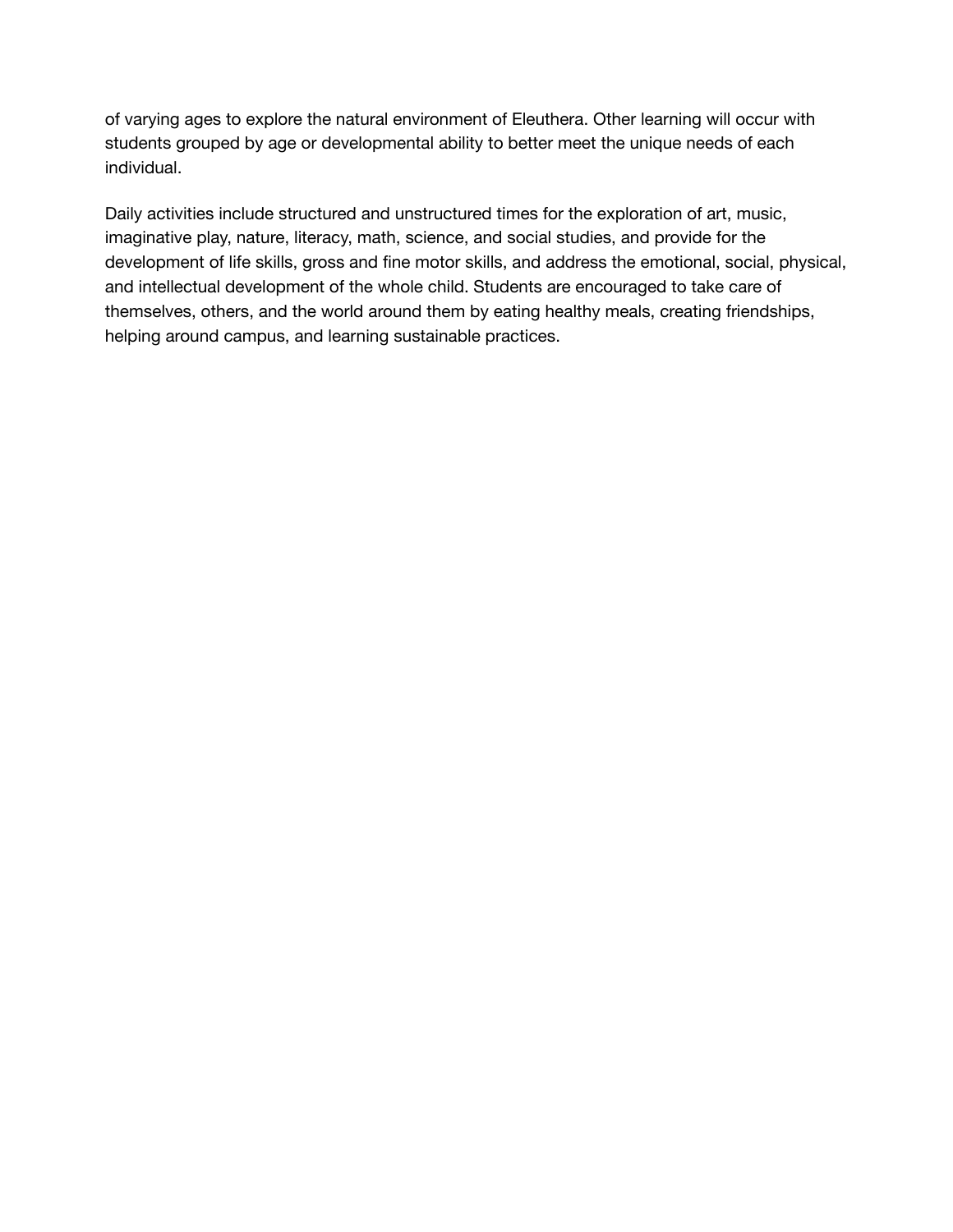**School Calendar:** The ELC will observe Bahamian national holidays. We encourage you to plan family vacations around our scheduled breaks.

| <b>Early Learning Center</b>                                                                                                                                                       |                                                                                                                                                                                                                                                                                                                                                                            |  |  |
|------------------------------------------------------------------------------------------------------------------------------------------------------------------------------------|----------------------------------------------------------------------------------------------------------------------------------------------------------------------------------------------------------------------------------------------------------------------------------------------------------------------------------------------------------------------------|--|--|
|                                                                                                                                                                                    | 2021 - 2022 School Calendar                                                                                                                                                                                                                                                                                                                                                |  |  |
| August '21<br>Tυ<br>Th<br>F<br>M<br>W<br>$\overline{2}$<br>6<br>3<br>4<br>5<br>9<br>13<br>10<br>11<br>12<br>17<br>19<br>20<br>16<br>18<br>26<br>27<br>23<br>24<br>25<br>30<br>31   | September '21<br>October '21<br>Tυ<br>W<br>Th<br>F<br>Tu<br>W<br>Th<br>F<br>м<br>м<br>1<br>2<br>3<br>1<br>$\overline{7}$<br>9<br>7<br>8<br>10<br>4<br>5<br>6<br>8<br>6<br>14<br>15<br>17<br>13<br>14<br>13<br>16<br>11<br>12<br>$\overline{\phantom{a}}$<br>20<br>21<br>22<br>23<br>24<br>19<br>20<br>21<br>22<br>18<br>27<br>28<br>25<br>29<br>30<br>26<br>27<br>28<br>29 |  |  |
| <b>November '21</b><br>Tυ<br><b>Th</b><br>F<br>M<br>w<br>2<br>5<br>1<br>з<br>4<br>12<br>8<br>9<br>10<br>11<br>19<br>16<br>17<br>15<br>18<br>22<br>23<br>24<br>25<br>26<br>29<br>30 | December '21<br>January '22<br>W<br>Tυ<br>W<br>Th<br>F<br>Tu<br>Th<br>F<br>M<br>м<br>2<br>5<br>7<br>1<br>3<br>3<br>4<br>6<br>$\overline{7}$<br>8<br>9<br>10<br>12<br>13<br>14<br>6<br>10<br>11<br>17<br>14<br>15<br>19<br>13<br>16<br>17<br>18<br>20<br>21<br>21<br>22<br>25<br>26<br>27<br>28<br>20<br>23<br>24<br>24<br>27<br>28<br>29<br>30<br>31<br>31                 |  |  |
| <b>February '22</b><br>Tυ<br>W<br>Th<br>F<br>M<br>3<br>4<br>1<br>2<br>7<br>11<br>8<br>9<br>10<br>17<br>14<br>15<br>16<br>18<br>21<br>22<br>23<br>24<br>25<br>28                    | <b>March '22</b><br>April '22<br>W<br>W<br>Tυ<br><b>Th</b><br>F<br>Tu<br><b>Th</b><br>F<br>м<br>м<br>2<br>3<br>1<br>4<br>1<br>$\overline{7}$<br>9<br>7<br>8<br>10<br>11<br>4<br>5<br>6<br>8<br>17<br>14<br>15<br>16<br>18<br>12<br>13<br>14<br>15<br>11<br>22<br>23<br>24<br>25<br>19<br>21<br>18<br>20<br>21<br>22<br>29<br>26<br>28<br>30<br>31<br>25<br>27<br>28<br>29  |  |  |
| <b>May '22</b><br>Tu<br>F<br>м<br>W<br>Th<br>2<br>3<br>4<br>5<br>6<br>9<br>12<br>13<br>10<br>11<br>16<br>19<br>17<br>18<br>20<br>23<br>24<br>25<br>26<br>27<br>30<br>31            | <b>June '22</b><br><b>July '22</b><br>W<br>W<br>F<br>F<br>Τυ<br>Th<br>м<br>Τυ<br>Th<br>M<br>1<br>2<br>3<br>1<br>$\overline{7}$<br>8<br>9<br>10<br>7<br>4<br>5<br>6<br>8<br>6<br>17<br>13<br>14<br>15<br>16<br>11<br>12<br>13<br>14<br>15<br>21<br>24<br>22<br>19<br>20<br>21<br>22<br>20<br>23<br>18<br>28<br>29<br>25<br>27<br>29<br>27<br>30<br>26<br>28                 |  |  |

| <b>Bahamian Holidays (No School)</b> | <b>Open House/ Conferences</b> | First/ Last Day of School |
|--------------------------------------|--------------------------------|---------------------------|
| <b>Vacation (No School)</b>          | Teacher PD/ (no school)        | <b>Camp/SummerCamp</b>    |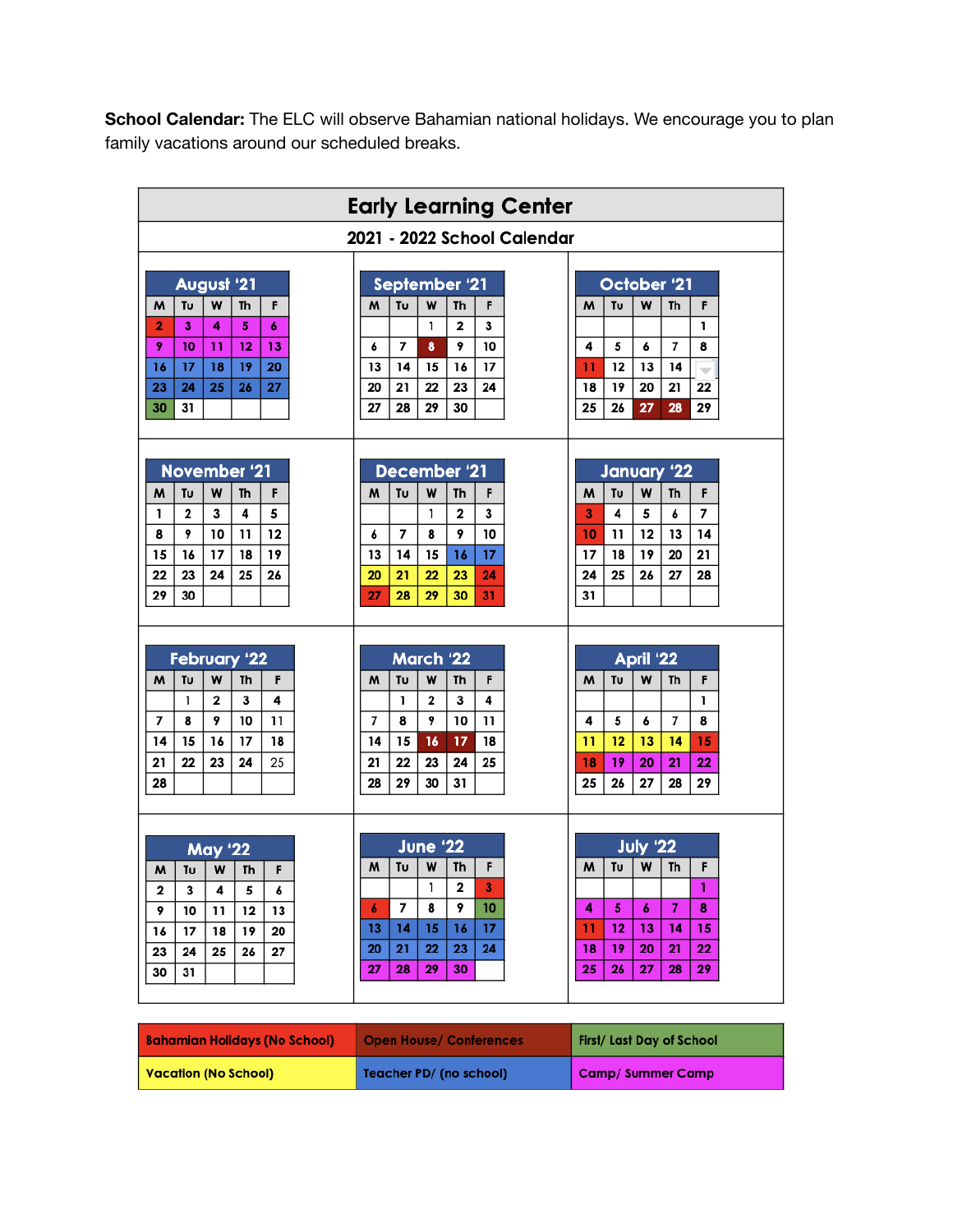## **Sample Daily Schedule (Monday, Tuesday, Thursday, Friday)**:

This schedule is subject to change.

| 8:00am                     | Early Drop-Off // Breakfast                                                           |  |  |
|----------------------------|---------------------------------------------------------------------------------------|--|--|
| 9:00am                     | Morning Meeting- School Begins                                                        |  |  |
|                            | Math // Structured Exploration at the ELC                                             |  |  |
|                            | Snack                                                                                 |  |  |
|                            | Literacy and Writing // Structured Exploration at the ELC                             |  |  |
|                            | Exploration Time (various locations around campus including: Forest, Beach, Farm,     |  |  |
|                            | Boat House, Bridge, Flag Pole, CEI, CSD)                                              |  |  |
|                            | Lunch                                                                                 |  |  |
|                            | Reading // Nap Time                                                                   |  |  |
|                            | <b>Active Group Game</b>                                                              |  |  |
|                            | Inquiry Time (Depending on the unit of inquiry this could include trips away from the |  |  |
|                            | ELC)                                                                                  |  |  |
|                            | Chores                                                                                |  |  |
| 3:00 <sub>pm</sub>         | Closing Circle // Pick Up Time                                                        |  |  |
| 3:15 <sub>pm</sub>         | Snack // Unstructured Exploration Time at the ELC                                     |  |  |
| 4:30 <sub>pm</sub>         | Extended Hours Final Pick-Up Time                                                     |  |  |
|                            |                                                                                       |  |  |
| Samnla Wadnaeday Schadula: |                                                                                       |  |  |

## **Sample Wednesday Schedule:**

| 8:00am             | Early Drop-Off // Breakfast                                                          |
|--------------------|--------------------------------------------------------------------------------------|
| 9:00am             | <b>Morning Meeting</b>                                                               |
|                    | Math // Structured Exploration at the ELC                                            |
|                    | Snack                                                                                |
|                    | Water Wednesday at Beach House Beach                                                 |
|                    | Lunch                                                                                |
|                    | Reading // Nap Time                                                                  |
|                    | Active Group Game                                                                    |
|                    | Inquiry Time // (Depending on the unit of inquiry this could include trips away from |
|                    | the ELC)                                                                             |
|                    | Chores                                                                               |
| 3:00 <sub>pm</sub> | Closing Circle // Pick Up Time                                                       |
| 3:15 <sub>pm</sub> | Snack // Unstructured Exploration Time at the ELC                                    |
| 4:30 <sub>pm</sub> | <b>Extended Hours Final Pick-Up Time</b>                                             |

**Homework:** Homework is not assigned on a regular basis, however it is the expectation that all students engage in meaningful reading activities after school each day. Options include listening to a story read aloud, reading to a parent or sibling, reading independently as appropriate (reading the pictures or reading the words), or retelling a story. We also encourage parents to integrate math talk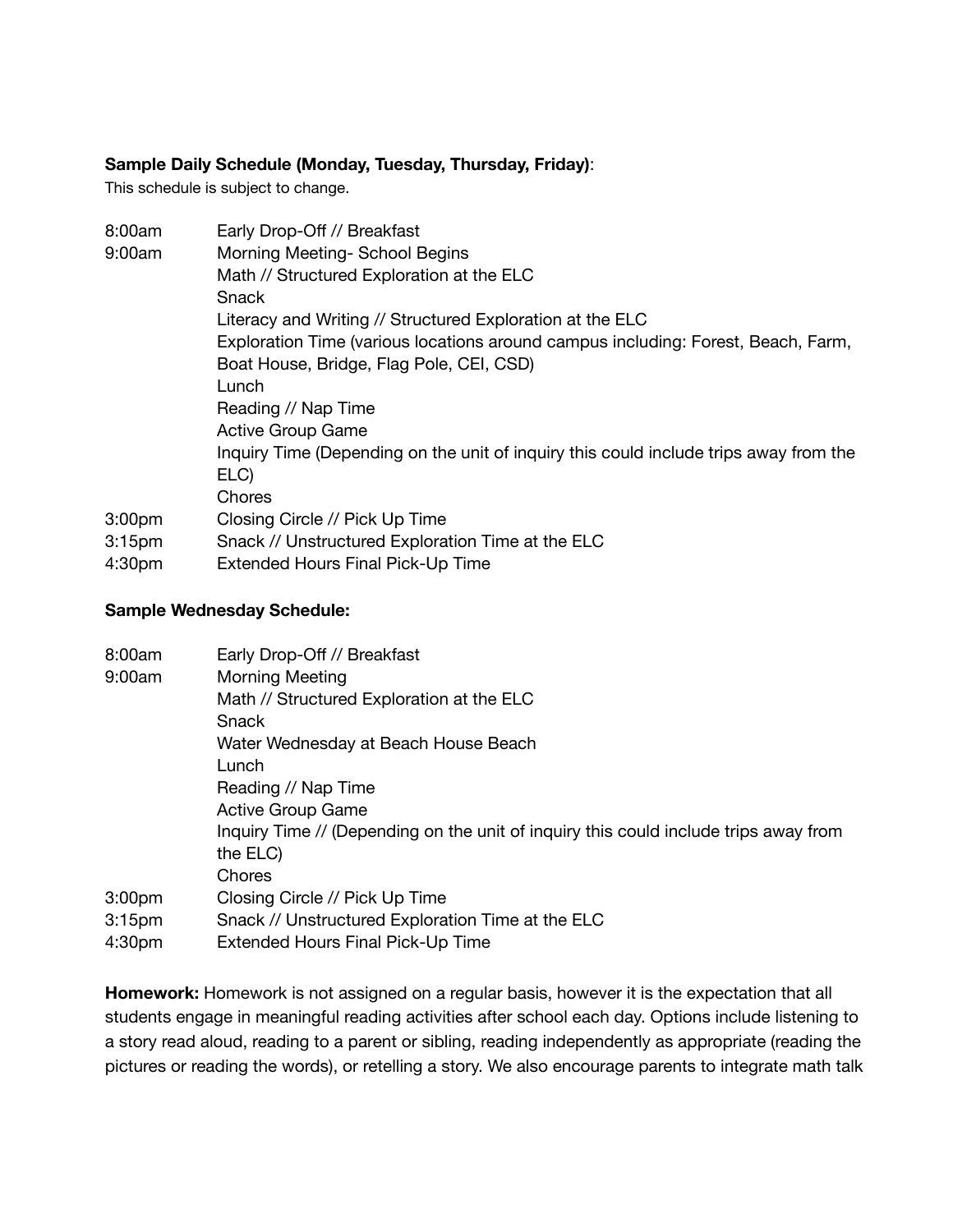into daily activities. This can include counting, noticing patterns, measuring, talking about size and positions, etc.

**Admissions**: The Elementary Learning Center is primarily designed to serve children of our employees and admits students ages 3-10. Families outside of the organization are welcome to apply to attend the ELC and are accepted as space permits. We do not discriminate based on race, religion, creed, ethnicity, or ability but open our doors to all children of CEIS employees who can benefit from our services provided they meet the eligibility requirements. Admission will also depend on current enrollment and student to teacher ratios in order to ensure the safety of all students.

Transitioning to school can be difficult for young children, especially for those who have limited experiences outside of the home. To ensure that all students are fully benefiting from the school experience, no student will be admitted until s/he is determined to be ready.

Enrollment is contingent upon demonstrated school readiness which will be determined by:

- 1. Meeting minimum age requirements of at least 3 years old
- 2. Developmental history completed by parent/guardian
- 3. Student and family interview
- 4. Visit to the school

**Toilet Training Policy**: Students enrolled at the ELC must be potty trained before attending. Students must be wearing underwear with few accidents. Please note that wearing pull ups isn't considered being potty trained.

We understand that even trained children will occasionally have toileting accidents. In these instances, the teachers will help children to change their clothes, encouraging independence as much as possible. We remind our youngest students times throughout the day and always before nap time if they need to use the bathroom. A teacher will assist children as needed, but children should be able to complete toileting activities independently.

**Napping:** Our youngest students will lie down and rest while listening to read alouds in the early afternoon. Some students may fall asleep and will be awoken before 2:30pm.

**Billing:** Tuition and fees are payable in cash, check or direct deposit to the Cape Eleuthera Island School and can be paid in a lump sum or monthly over 10 months from September through June, due on the 1st day of the month. Please include the child's name and ELC in the memo for the check or deposit. Additional financial assistance may be available for those with demonstrated need. Please contact the accounting office with any inquiries.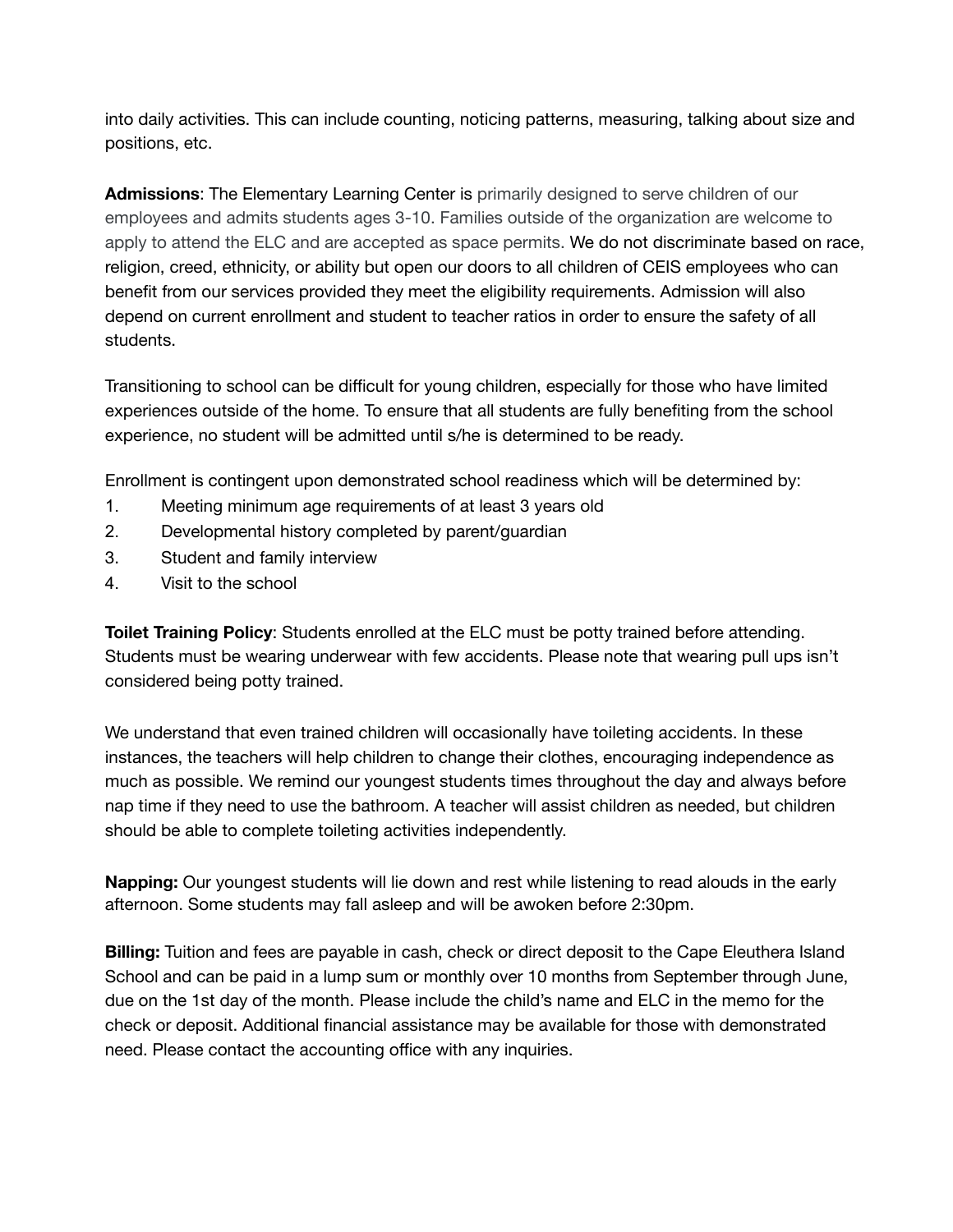**Family Involvement**: Education takes place both in and out of school. The best education happens when there is communication and collaboration between home, community, and school. When information and expectations are shared, and skills, knowledge, and values reinforced, students learn in an environment of support and respect. Open and active communication between parents, students, the community, and the school is essential to ensure that our children have the best opportunity to learn.

Please note that sometimes young children have difficulty separating from their parents and transitioning into the school environment. A student's time at school is important for self-actualization and the development of independence. Please help your student by being mindful about the number of times your family may be separating during the school day.

Parents are asked to participate in the maintenance and development of the school during (up to) two parent work days each year. This collaborative effort is important to the wellbeing of the program and facility and models for our students the importance of community. In past years we have constructed new play structures or learning centers, landscaped or created shade areas, all while building community.

**Parent Teacher Conferences:** At a minimum, there will be one conference scheduled each semester to discuss student goals and progress. However, there is no limit to the opportunities to be in touch with your child's teacher. Parents are encouraged to arrange a conference whenever they feel the need, by calling or emailing the teacher and finding a time to meet.

**Reporting on Student Progress:** Teachers will facilitate parent meetings once each semester and will prepare written summaries of individual student development and progress at the end of each semester, which will be shared with families directly. Parents who have questions or concerns at any time of the year are encouraged to contact the Lead Teacher to schedule a time to meet.

**Arrival/Departure Procedures**: In an effort to make transitions as smooth as possible, parents are asked to arrive on time for drop-off and pick-up. The academic day begins at 9am sharp and ends at 3pm. Our Early Drop off program begins at 8am. Please arrive a few minutes early to allow enough time to establish a "good-bye" routine with your child. The school closes at 4:30 and all students must be picked up by that time. Keep in mind that only adults are allowed to open the gate and please ensure that it is latched when entering or exiting the school.

## **COVID-19 Addendum:**

The following procedure will be undertaken for students arriving at the ELC: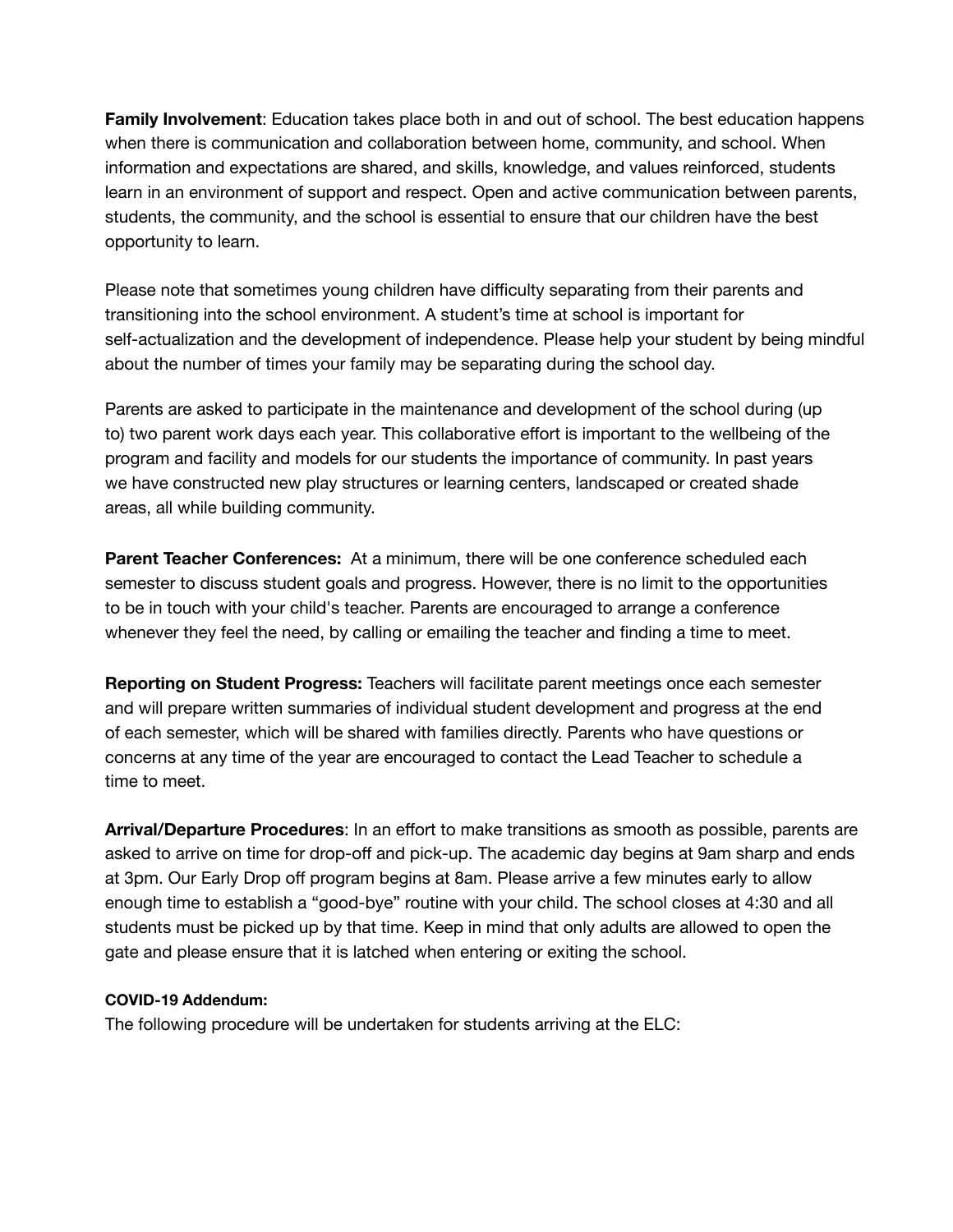- Staff members will greet each student at the gate and perform a daily health check, including taking temperature with a no-touch thermometer and answers to the daily health screening to be answered by them and their guardian.
- Staff and guardians should wear masks at the drop off location during any interaction
- Social distancing should be maintained between guardians during the drop-off
- Once permitted, students who arrive without a guardian (due to transportation circumstances ie. bus) will be greeted at the gate for a daily health check, including taking temperature with a no-touch thermometer
- Students will sanitize hands before entering the classroom at either the outdoor washing station or hand sanitizer station

In order to maintain a healthy campus, students should not leave home to attend the ELC if they are feeling unwell or experiencing any symptoms of COVID-19. Before entry into the ELC, students will undergo a COVID daily Health Screening ELC to ensure that students entering school are healthy.

These symptoms include the following:

- Fever (100.4 F or above)
- Cough
- Breathing Difficulties
- Headache
- Reduced Appetite
- Sore throat
- Body/ Muscle Pain
- New loss of taste or smell
- Vomiting or Diarrhea

If a student arrives at school experiencing any of these symptoms, the following steps will be followed:

- Based on an assessment by the on-call medic, it will then be decided whether or not to allow the child entry into the ELC
- Return to school will depend on the medical team's evaluation and follow up protocol.

Any potential exposure to COVID-19 must be communicated with the school:

- If anyone within the household has been exposed to COVID-19 and is self-isolating, the ELC should be informed and the student should not attend until a negative test of the contact person is confirmed
- If someone in the household has tested positive for COVID-19, the student should not attend the ELC. They should isolate if possible from the infected person or they may be required a prolonged quarantine period prior to being allowed to attend the ELC (i.e. 14 days after last contact with the positive person or 14 days after the positive person symptoms have fully resolved and are able to exit self-quarantine)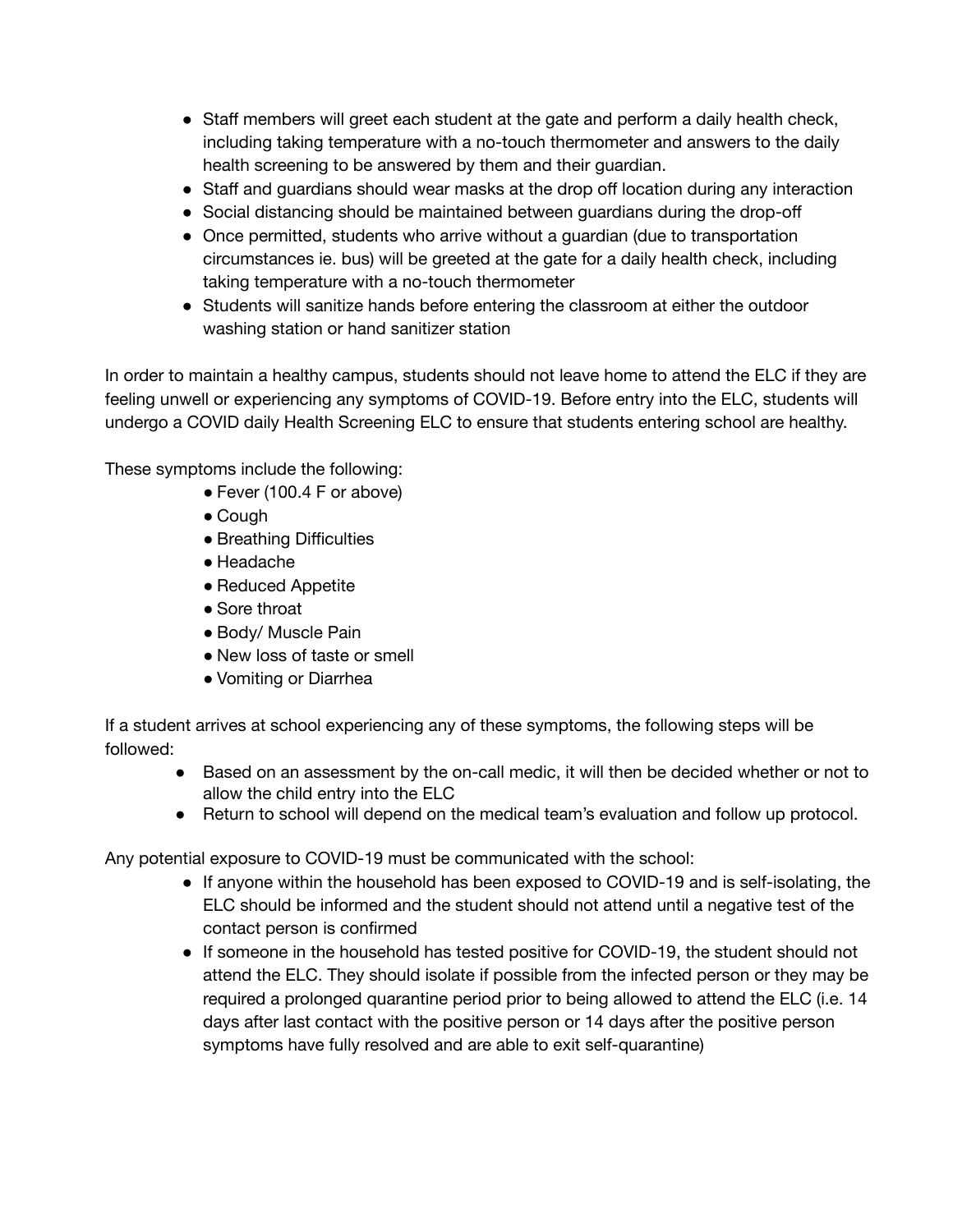Any possible contact with COVID-19 should be discussed with the on-site medical team for further input and decisions related to the length of quarantine period required.

**School contact information:** During school hours, the teachers' attention will be focused on the children so responses to emails or WhatsApp messages will be limited. Please limit calls during school hours to emergencies only. If a child will be absent or late, please text/ WhatsApp or email that information in a timely manner so that we can account for the child's absence. If a child will be leaving early, please let the teacher know at drop-off. We maintain open communication with parents and are happy to correspond about non-immediate issues outside of school hours. Parent/teacher conferences will be held semiannually to discuss progress and goals for each child. Any questions or concerns about the school, staff, or children should be raised with the ELC Lead Teacher in accordance with the Cape Eleuthera Island School communications guidelines.

**Clothing**: Every child is expected to come to school dressed in the ELC t-shirt and their own shorts/skirts/pants. Each child will be provided with one t-shirt each school year and families will be expected to purchase additional requirements. Footwear is required. Please send a change of clothes (pants, shirt, and underwear) labeled with your child's name to keep in your child's cubby and check to make sure that it is there each day. Please also be sure that your child has a sweater or jacket when the weather requires it.

**Heat, Sun and Insect Protection**: Living in Eleuthera, we are very conscious about the damage that can be caused by exposure to the sun. Hats are always required when outdoors. Please apply sunscreen and bug spray before coming to school each day. Teachers will reapply sunscreen to children after lunch and as necessary throughout the day in order to ensure their health and safety. Children should wear lightweight pants and long sleeved shirts when necessary to minimize sun and insect exposure. Every child should also bring a water bottle, labeled with the child's name which will be refilled throughout the day as we closely monitor children's hydration levels.

**Nutrition**: As part of the academic program, children will be served one well-balanced meal and two nutritious snacks each day. Students who attend early drop off (8-9am) will also be offered breakfast. Water is the only drink that will be served at school, and every child is required to bring a water bottle. If your child has any special dietary needs, the teachers should be made aware of them. We will work to accommodate any dietary restrictions or requirements but may require that a student bring food from home in the event that we cannot accommodate all needs. Please do not send other snacks or drinks unless it has been approved in advance with the teacher (ie: birthday treats).

**Severe Weather**: We are aware that weather changes quickly and storms can be a threat. We will follow all Cape Eleuthera Island School procedures in the event of severe weather and will keep the children indoors during any extreme or adverse conditions. In the event of severe weather warnings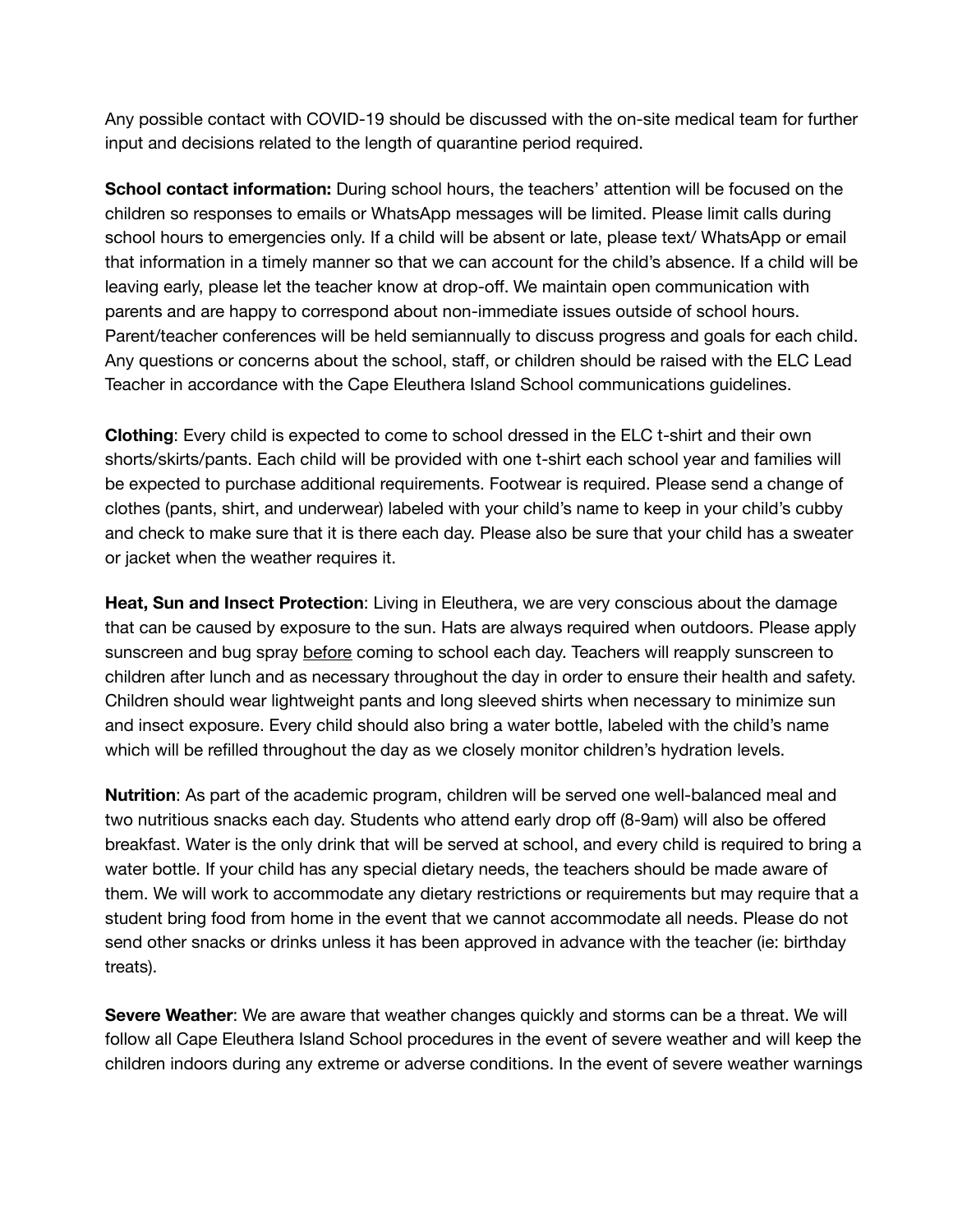(eg. hurricanes) we may be required to close the ELC and we will communicate this information as soon as possible.

**Emergency Plans and Medical Care**: We take every precaution to avoid emergencies. In the unlikely case of any emergency on campus, teachers will take every step possible to ensure the children's safety. When necessary, we will follow the emergency procedures set out by The Cape Eleuthera Island School in conjunction with local healthcare providers. Parents and guardians will be notified by phone as soon as possible in the event of any emergency.

Parents are responsible for accurately completing the health forms in the registration packet at the start of the term and promptly updating these forms with any new medical information as necessary. Parents must have evacuation coverage for children enrolled at the ELC and copies of insurance cards must be provided annually with registration paperwork. Parents must also provide copies of both their own and their child's passport. The Cape Eleuthera Island School is not responsible for any bills associated with a child's medical expenses and parents are required to pay.

**Sick Policy**: For reasons of infection control, sick children will not be permitted to come to school. If sick, your student may not return to school until s/he has been symptom free for 48 hours without the aid of any medication.

Students should be kept home and will be sent home if they exhibit symptoms of any of the following:

- Temperature above 100.4 F
- Vomiting
- Diarrhea
- Chickenpox
- Impetigo
- Conjunctivitis/Pink Eye
- Hand, Foot, and Mouth Disease
- RSV
- Dengue Fever
- TB
- Thrush
- Ringworm
- Strep Throat/Scarlet Fever
- **Head lice**

If your child becomes sick while at school, we will use the following criteria to determine whether your child may be too ill to remain at school: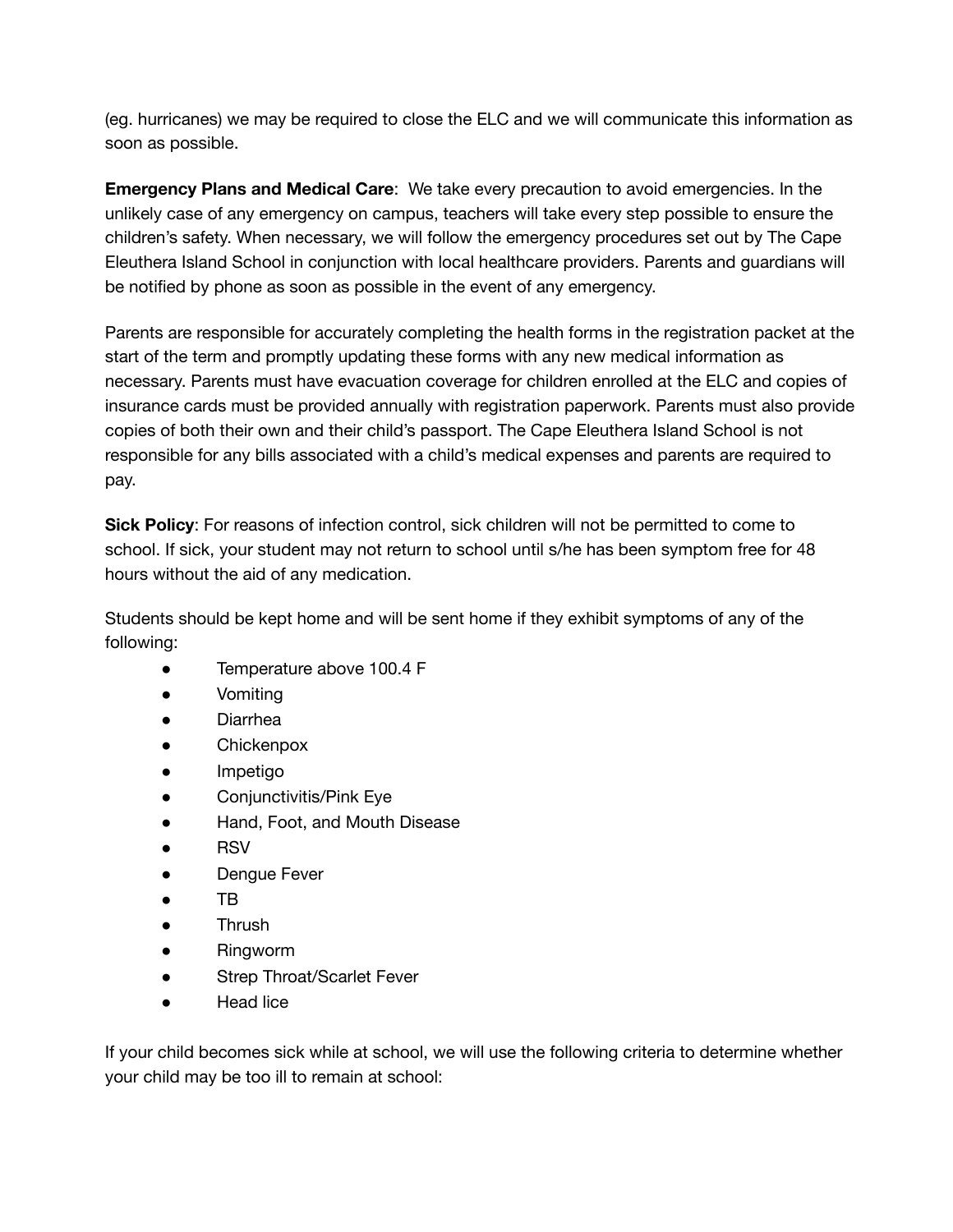- 1. Your child does not feel well enough to participate in activities
- 2. Our teachers cannot care for your child without interfering with the care of the other children
- 3. Your child shows symptoms of a contagious disease or immediate need for medical evaluation (ie; fever, rash, vomiting)

If any or all of these criteria are met, and we are unable to care for your student, we will call you to pick him/her up as soon as possible. In a case where the student cannot be picked up immediately and poses an infection risk to other children, we may utilize an outdoor shade space or the Wellness Center on campus.

Please notify us if your child is sick or contracts any communicable diseases so that we can make a note of it and watch for symptoms in the other children. We will notify parents of any outbreaks on the Cape Eleuthera Island School campus.

For illnesses that are inconsistent with COVID-19 (after consultation with the on-site medical team), the following criteria must be fulfilled on return to ELC:

- Symptoms of nausea, vomiting and diarrhea absent for a minimum of 48 hours without medication
- Fever resolved for minimum of 24 hours without medication

**Medications**: If your child requires medication during the day, it must be clearly labeled with the child's name and dosing instructions. You must provide a signed permission form to the teacher in order for the medications to be administered. We will not administer any other medications while the child is at school with the exception of life threatening emergencies.

**Behavior**: We promote a positive behavior policy. Teachers are well trained to support children in settling disputes and making positive choices. Conflict provides us with teachable moments as the children learn important lessons about friendships, compromise, negotiation, and problem solving. We hold expectations that are developmentally appropriate for each child. The teachers will implement non-combative strategies including re-direction and logical consequences when needed. We will work with parents to encourage and develop positive behaviors in all children and will address any issues as they arise. Emphasizing communication, we will use consistent, individualized plans when necessary. Corporal punishment will never be used with the children in our care. Violent behavior (biting, kicking, hitting etc.) will not be tolerated.

In the event of disruptive behavior, an incident report will be completed and the parents of both parties will be informed if this occurs. We will work with the child to try to prevent further incidents. If the behavior persists, the student may be asked to withdraw from the program.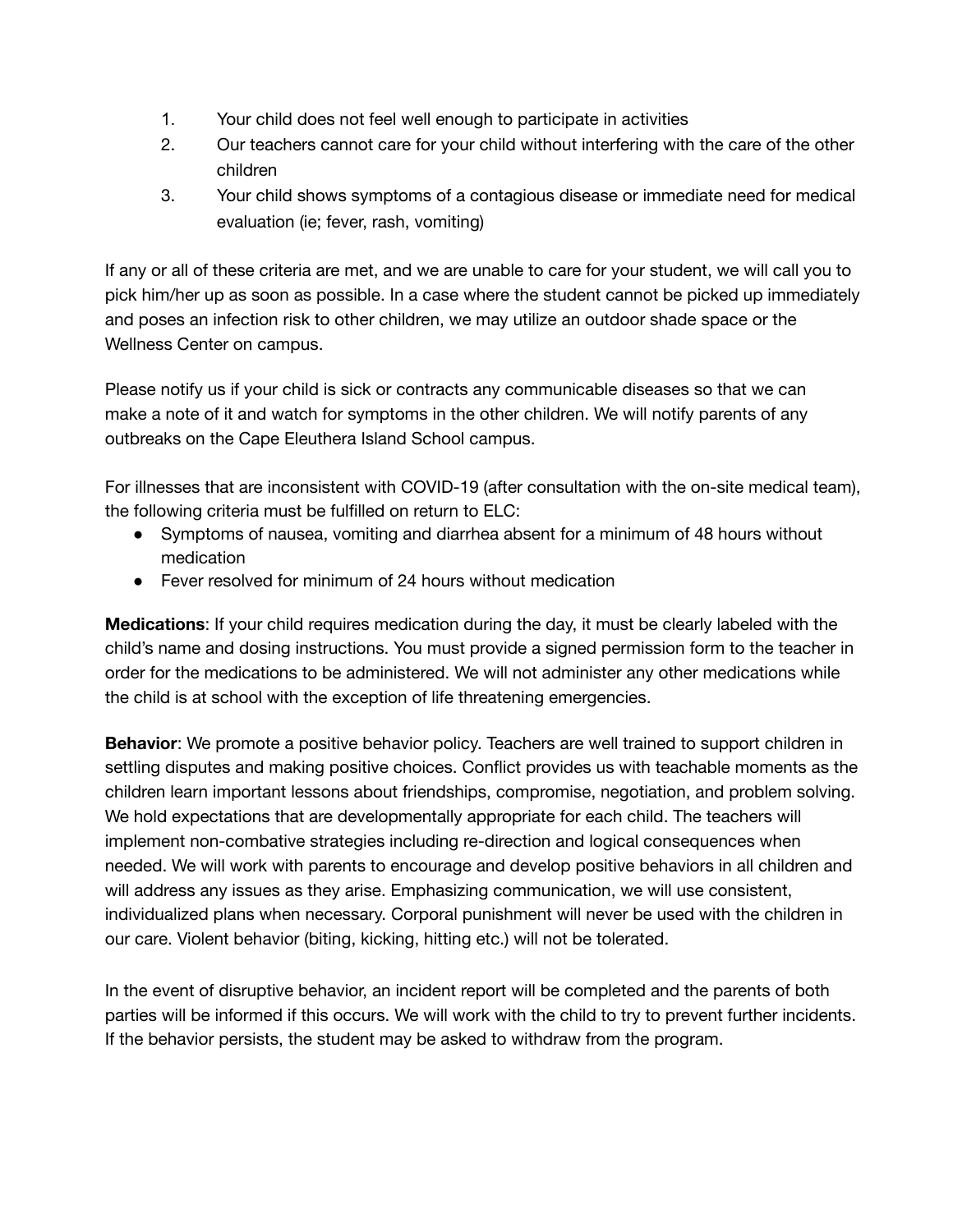**Classroom Rules**: Students will be involved in helping to draft a code of conduct for our school and should adhere to all rules. There is an expectation that students will actively participate in the routines of the day including mealtimes and clean up.

We maintain high expectations for student behavior. We believe it is every person's right to be treated with dignity, fairness and respect. The lead teacher will set the guidelines for classroom behaviors and expectations along with the students.

**Withdrawal Policy:** If a child must withdraw from the ELC, it is recommended that they do so during a natural break (summer or winter) to minimize disruption of the class. We request at least 2 weeks notice before withdrawing the student in order to provide closure and ease the transition.

**Adult Supervision Policy:** Children will never be left unsupervised. A teacher will always be present when other adults are visiting including students and staff from other program areas. Students may occasionally be supervised separately by the lead or assistant teacher. The student to teacher supervision ratio during outdoor explorations will never exceed 8:1 for primary aged students and 4:1 for preschool students.

**Photo/Video Policy**: Teachers will occasionally use photo and video to document learning. These will be shared with the parents regularly and at parent teacher conferences as appropriate. As members of the greater Cape Eleuthera Island School community, photos and videos of the students may be used in publications and social media to promote the work of the organization.

**Transportation Policy**: Students will not be transported in school vehicles with the exception of emergency situations and field trips. Working car seats or booster seats must be provided by parents for field trip transportation. Anyone who drives with the children will be at least 25 years old, hold a valid driver's license, and will have passed the safe driving test administered by the appointed staff.

**Summer at the ELC:** During the summertime, the ELC operates a summer camp using a curriculum based on weekly thematic units, such as bugs, birds, pirates and oceans. The lessons are designed by the Lead Teacher and facilitated by a trained summer camp teaching team.